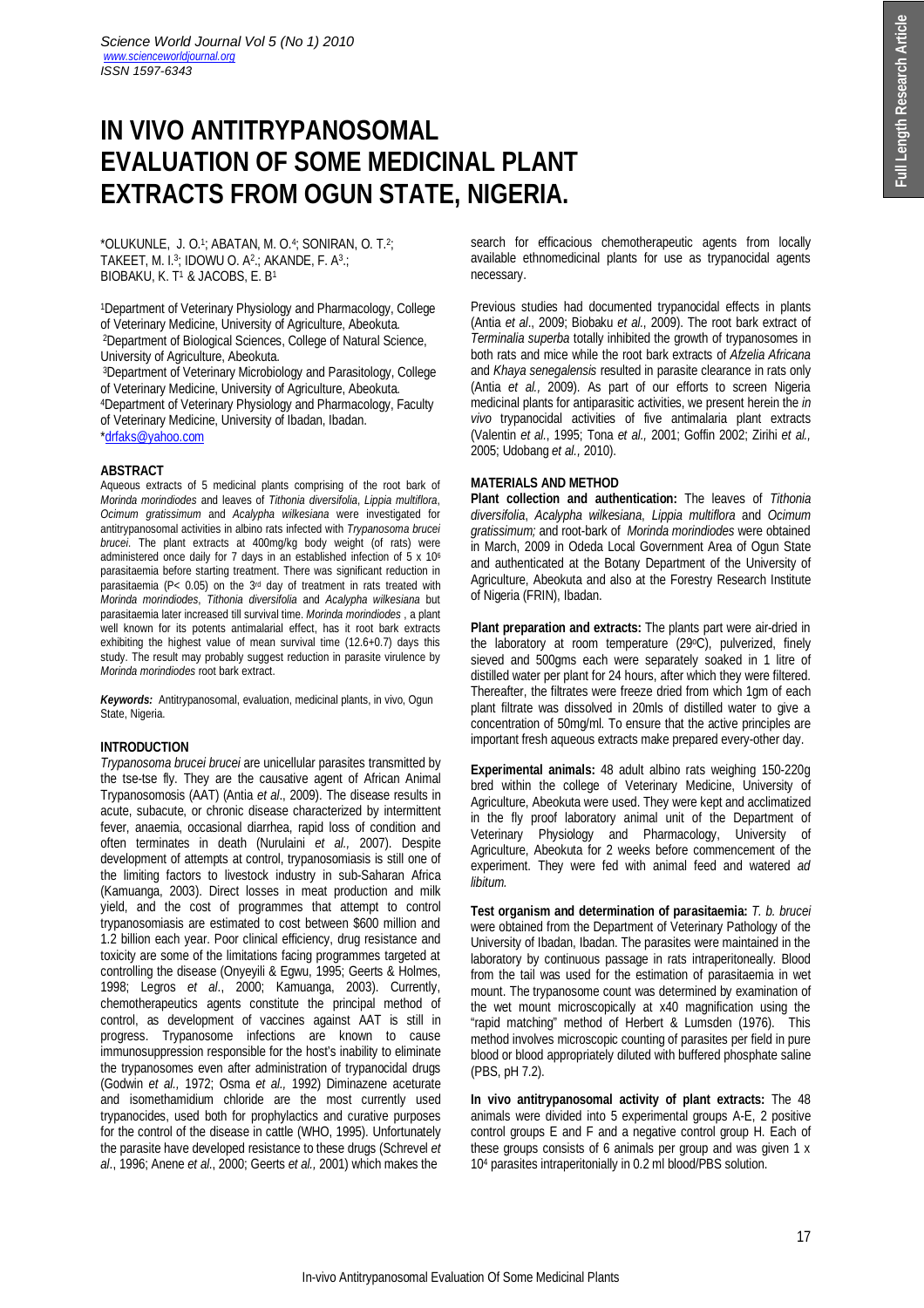The animals were left for 5 days to develop parasitaemia and the level of parasitaemia was determined by rapid matching method (Herbert & Lumsden 1976). After 5 days post inoculation when the level of parasitaemia had reached approximately 5 x 106 per microscope field, 48 animals were grouped into 8 (A-H).

Treatments commenced on the 5<sup>th</sup> day post infection which also doubles as the day 1 of treatment. The animals in groups A-E were treated using 400mg /kg dose of the extracts from *Tithonia diversifolia, Acalypha wilkesiana, Lippia multiflora, Ocimum gratissimum* and *Morinda morindoides* respectively.

Animals in groups F were the control group (positive control), treated orally with Artesunate®, a commercial preparation of artesunate in 50mg tablets at dose of 100mg/kg start plus 50mg/kg for the next 5 days while group G animals (second positive control) were administered with a single dose of diminazene aceturate (Diminal®)(445mg diminazene diaceurate) at a dose of 3.2mg/kg intramuscularly. The negative control (infected) group was not treated with any known trypanocide and serve as group H; the rats in this group were administered with distilled water at 10mg/kg orally

## **RESULTS**

**Parasitaemia:** The parasites were detected in the peripheral blood of infected rats 3 days post infection. The level of parasitaemia increased and reached  $5 \times 10^6$  by day 5 post infection the same day when treatment commenced in the treatment groups. All the rats in the infected group showed clinical signs of pale nauseous membrane, amnesia, weakness and emancipation. Four rats in the infected *M. morindoides* treated group (F) died due to the infection on the 12<sup>th</sup> day post infection. The remaining rats in this group died at 13th days post infection.

There was complete clearance of parasites from the blood of infected rats treated with Diminazene aceturate in group G on the 7<sup>th</sup> day post infection (i.e. 3<sup>rd</sup> day of treatment). Also, on the same 3<sup>rd</sup> day of treatment, it was observed that group A animals treated with extract from *T. diversifolia*, group B animals treated with extract from *A. wilkesiana and* group E animals treated with extract from *M. morindiodes* had their parasitaemia level significantly reduced to  $2.60 \pm 1.1$ ,  $3.20 \pm 1.3$  and  $3.80 \pm 0.7$ respectively compared to groups C, D treated with plant extracts (*Lippia multiflora* and *Ocimum gratissimum*) and E treated with Artesunate whose mean parasitaemia level were greater than  $5.00 + 0.0$  (Table 1).

There were reductions in the activity of trypansomes and Parasitaemia level in all the treated groups except for animals treated with *O. gratissimum* (i.e. group D) on the 3rd day of treatment compared to the infected untreated control. However after the 3rd day of treatment, parasitaemia level increased in all groups (except diminazene group) till the time of death (Table 1).

Mean survival time showed that rats treated with diminazene aceturate survived throughout the period of the study. Rats treated with *M. morindiodes* root bark extracts had the highest mean survival time of 12.60±0.7 days compared to groups treated with other plant extracts (Table 1). Infected untreated control had a mean survival time of 10.00±0.4 days.

# **TABLE 1. EFFECT OF AQUEOUS PLANT EXTRACTS ON RATS TREATED DAILY AT 400Mg/Kg ON PARASITAEMIA AND MEAN SURVIVAL PERIOD**

|                         | Parasitaemia level<br>Day 5 P.I. /Day 1 of<br>treatment | Parasitaemia level<br>Day 7 P.I. /Day 3 of<br>treatment | Parasitaemia level<br>Day 9 P.I. /Day 5of<br>treatment | Parasitaemia level<br>Day 11 P.I. /Day 7 of<br>treatment | Parasitaemia level<br>Day 13 P.I. /Day 9<br>of treatment | Mean<br>survival<br>Time (Days) |
|-------------------------|---------------------------------------------------------|---------------------------------------------------------|--------------------------------------------------------|----------------------------------------------------------|----------------------------------------------------------|---------------------------------|
| A-Tithonia diversifolia | $5.40 + 0.3$                                            | $2.60 + 1.1$                                            | $5.80 + 0.2$                                           | $8.20 + 0.8$                                             | $9.00 \pm 0.0$                                           | $11.6 + 0.40$                   |
| B-Acalypha wilkesiana   | $6.00 \pm 0.0$                                          | $3.20 + 1.3$                                            | $5.60 + 0.3$                                           | $9.00 + 0.0$                                             | $9.00 + 0.0$                                             | $11.00 + 0.0$                   |
| C-Lippia multiflora     | $5.60 + 0.3$                                            | $5.80 + 0.8$                                            | $6.20 + 0.7$                                           | $8.20 + 0.8$                                             | $9.00 + 0.0$                                             | $11.00 + 1.0$                   |
| D-Ocimum grattissimum   | $6.00 \pm 0.0$                                          | $6.60 \pm 0.6$                                          | $6.60 + 0.6$                                           | $9.00 + 0.0$                                             | $9.00 + 0.0$                                             | $10.40 + 0.8$                   |
| E-Morinda morindiodes   | $6.00 + 0.0$                                            | $3.80 + 0.7$                                            | $6.00 + 0.0$                                           | $7.80 + 0.7$                                             | $7.80 + 0.7$                                             | $12.6 + 0.7$                    |
| F-Artesunate            | $5.60 + 0.3$                                            | $5.40+0.3$                                              | $5.20 + 0.2$                                           | $8.40 + 0.0$                                             | $8.40 + 0.0$                                             | $11.6 + 0.4$                    |
| G-Diminazene Aceturate  | $6.00 + 0.0$                                            | $0.00 + 0.0$                                            | $0.00 + 0.0$                                           | $0.00 + 0.0$                                             | $0.00 \pm 0.0$                                           | $15.00 + 0.0$                   |
| H-Untreated control     | $5.20 \pm 0.2$                                          | $6.00 \pm 0.0$                                          | 6.000.0                                                | $9.00 \pm 0.0$                                           | $9.00 \pm 0.0$                                           | $10.00 \pm 0.4$                 |

Mean parasitaemia value 9.00= Death Mean survival Period of 15.00= Lived

P. I. = Post Infection

#### **Discussion**

The clinical signs of pale mucous membrane, anorexia, weakness and emanciation in this study are characteristic and typical of trypanosomosis in animals. These findings are in agreement with Ezeokonkwo & Agu (2003, 2004) and Anene *et al*., (2006).

The result of this study shows that all the plant extracts except *Ocimum gratissimum and Lippia multiflora* exhibited mild to moderate antitrypanosomal activity *in vivo* but did not completely clear the parasite. On the other hand, diminazene aceturate had total clearance of parasitaemia from the 2<sup>nd</sup> day post commencement of treatment without relapse of infection throughout the study. Complete clearance of parasitaemia in rats treated with the control drug diminazene aceturate 7 days post infection supports the findings of Ezeokonkwo *et al.,* (2007).

The high level of parasitaemia attained before commencement of treatment in the infected rats could be the reason for the failure of the plants extract to completely clear the parasites in the blood

(Antia *et al.,* 2009). Previous studies had shown that the medicinal plants used in this study are known to possess other medicinal properties; *Tithonia diversifolia* possess antimalarial and mosquito repelling properties in experimental animals and humans (Oyewole *et al*., 2008). Antimalarial properties of *Acalypha wilkesiana* had also been reported by Udobang *et al.,* (2010), and *Morinda morindiodes* enjoys considerable reputation in traditional medicine in some African countries, frequently used against malaria and fever, diarhoea, amoebiasis, haemorrhoids, gonorrhea and rheumatic pains (Kambu, 1990). *Ocimum gratissimum and Lippia multiflora* showed no antitrypanosomal properties. *Ocimum gratissimum* had the least value of mean survival time.Similar weak trypanocidal activity of *Ocimum gratissimum* was reported by Adamu *et al.,* (2009) where no significant reduction in parasitaemia was observed. For the plant *Lippia multiflora,* it's antitrypanosomal activity could not be ascertain in this study even though Abena *et al.,* (2003) observed it to have antimalarial, analgesic, antipyretic and anti-inflammatory properties.